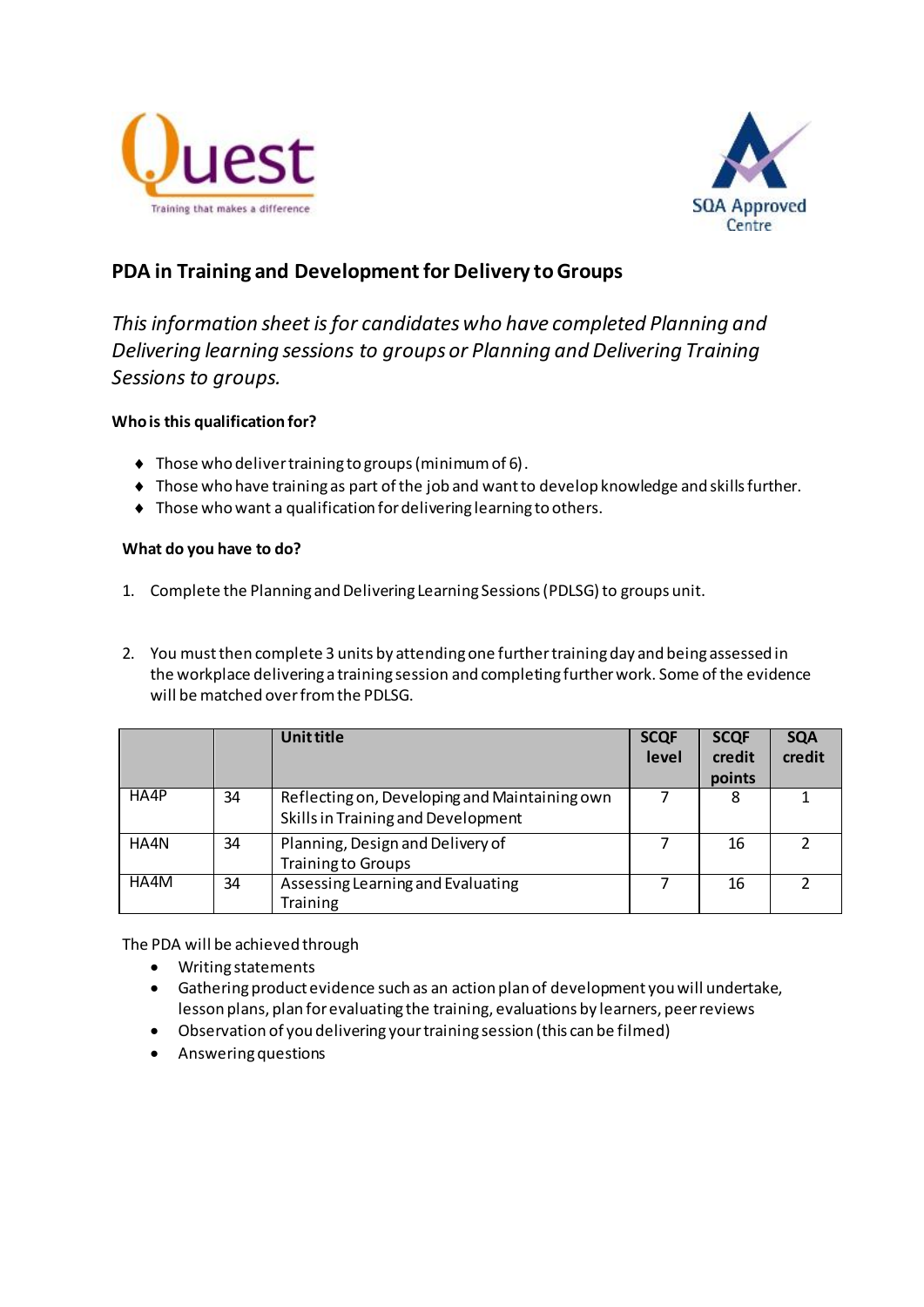## **Specific aims of the qualification are to provide you with the following skills:**

- 1. To produce objectives and session plans to meet training requirements of the groups
- 2. To identify and develop training resources for use with groups
- 3. To deliver planned interactive group training sessions using a variety of methods.
- 4. To review the effectiveness of the training sessions delivered and of own practice using a variety of methods
- 5. To analyse and report on the results of the assessment and evaluation
- 6. To identify own development needs and create an action plan

## **Outcomes HA4P 34**

On successful completion of the Unit the learner will be able to:

- 1. Evaluate own performance as a trainer.
- 2. Identify own personal and professional development needs and create an action plan.
- 3. Monitor own progress towards achievement of objectives in own action plan.

| Unit           | Unit title                                                                             | Evidence from                                                            | Evidence to achieve the                                            |
|----------------|----------------------------------------------------------------------------------------|--------------------------------------------------------------------------|--------------------------------------------------------------------|
| code           |                                                                                        | PDLSG                                                                    | unit                                                               |
| <b>HA4P 34</b> | Reflecting on, developing and<br>maintaining own skills in Training and<br>development | Reflective<br>Account after<br>designing and<br>delivering 2<br>sessions | Candidate statement<br>Action plan<br>Self-reflective<br>Statement |

#### **Outcomes HA4N 34**

On successful completion of the Unit the candidate will be able to:

- 1. Produce objectives and session plans to meet training requirements of groups.
- 2. Identify and develop training resources for use with groups.
- 3. Deliver planned interactive training sessions to groups using a variety of methods.
- 4. Review the effectiveness of the training sessions delivered and of own practice.

| Unit           | title                                                  | Evidence from                                                                       | Evidence to achieve the                                                                                                                                         |
|----------------|--------------------------------------------------------|-------------------------------------------------------------------------------------|-----------------------------------------------------------------------------------------------------------------------------------------------------------------|
| code           |                                                        | <b>PDLSG</b>                                                                        | unit                                                                                                                                                            |
| <b>HA4N 34</b> | Planning, design and delivery of<br>training to groups | Design and<br>delivery of 30<br>minute learning<br>sessions which<br>were evaluated | 1 lesson plans for 30-40<br>minute session.<br>Observation of delivery<br>$\bullet$<br>of 30-40 minute session<br>to minimum of 6 people<br>Candidate statement |